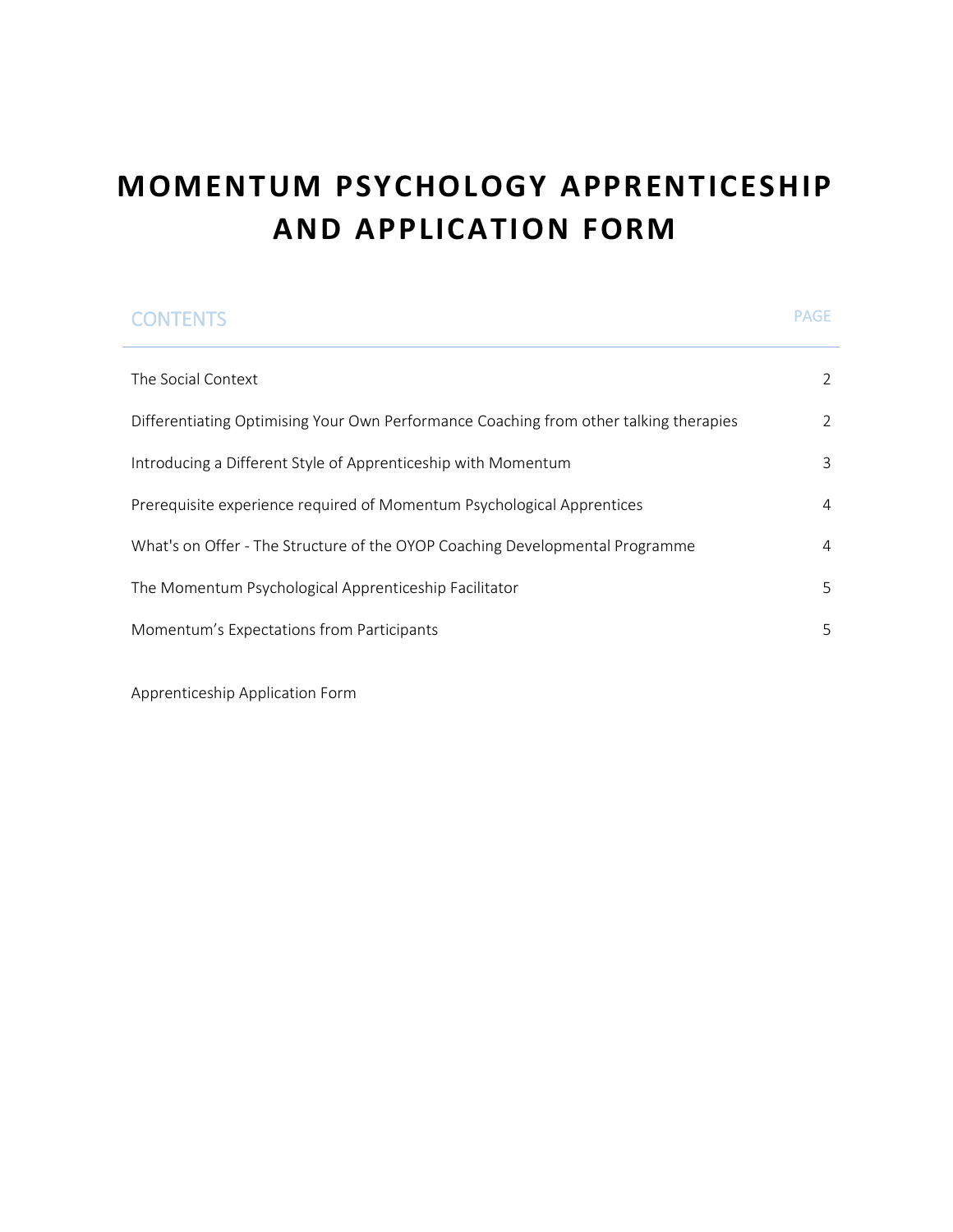# **M O M E N T U M I N C O R P O R A T E D**

#### **Setting the Social Context**

The majority of people will be aware of the rising volume and intensity of mental health 'issues'. The media regularly provide statistical data on the plight of different sections of the community impacted by what's happening in their minds. Numerous celebrities have suggested that the solution is to get together and talk about our problems. Doing so can serve a useful purpose as conversation tends to de-stigmatise a range of psychological phenomena.

But whilst raising awareness and understanding is helpful, too much 'talk' tends to focus people on the problem rather than the solution.

*Would we be better off deepening our understanding about how to provide fundamental relief for many of the psychological conditions which debilitate our energy and productivity?*

Current NHS waiting times may involve people waiting months for assistance. During these months a disturbance in the mind has time to escalate and stabilise so making relief more difficult when the assistance eventually arrives. This raises the question *"how can we provide a system which generates access to more immediate relief?"*

A popular assumption is that it is the government's responsibility to provide a greater volume of mental health services but feelings of dependency tend to undermine our mental health. Instead, we could learn to strengthen our own minds and make them less vulnerable to disturbance. Unsurprisingly there is little sign on the horizon of comprehensive mental health solution being offered by the government.

*Would we be better off if more people were willing to collaborate and equip themselves to de-escalate the suboptimal mental health trends currently prevalent in our society?* 

# **Differentiating Optimising Your Own Performance from Other Talking Therapies**

#### **Traditional Talking Therapies**

The underlying assumption behind many approaches to mental health is that a client or patient presents with symptoms of 'a mental health problem'. A 'therapist' is trained to diagnose the issue or to provide therapeutic intervention to relieve the symptoms. Success is often achieved when the symptoms have been relieved, or when the person feels they have coping strategies to help them manage their illness.

Working with these assumptions can have implications:

- 1. the person is likely to be encouraged to 'understand their symptoms'
- 2. having symptoms means that they must have a psychological 'condition' or problem
- 3. there is something wrong with what is happening in their mind and so possibly with 'them'
- 4. psychological flaws often referred to as 'issues' need to be worked on or worked through

The underlying cause of psychological disturbance can often be traced to poor self-esteem or a sense of personal inadequacy. All the assumptions above can exacerbate any tendency to poor self-esteem. In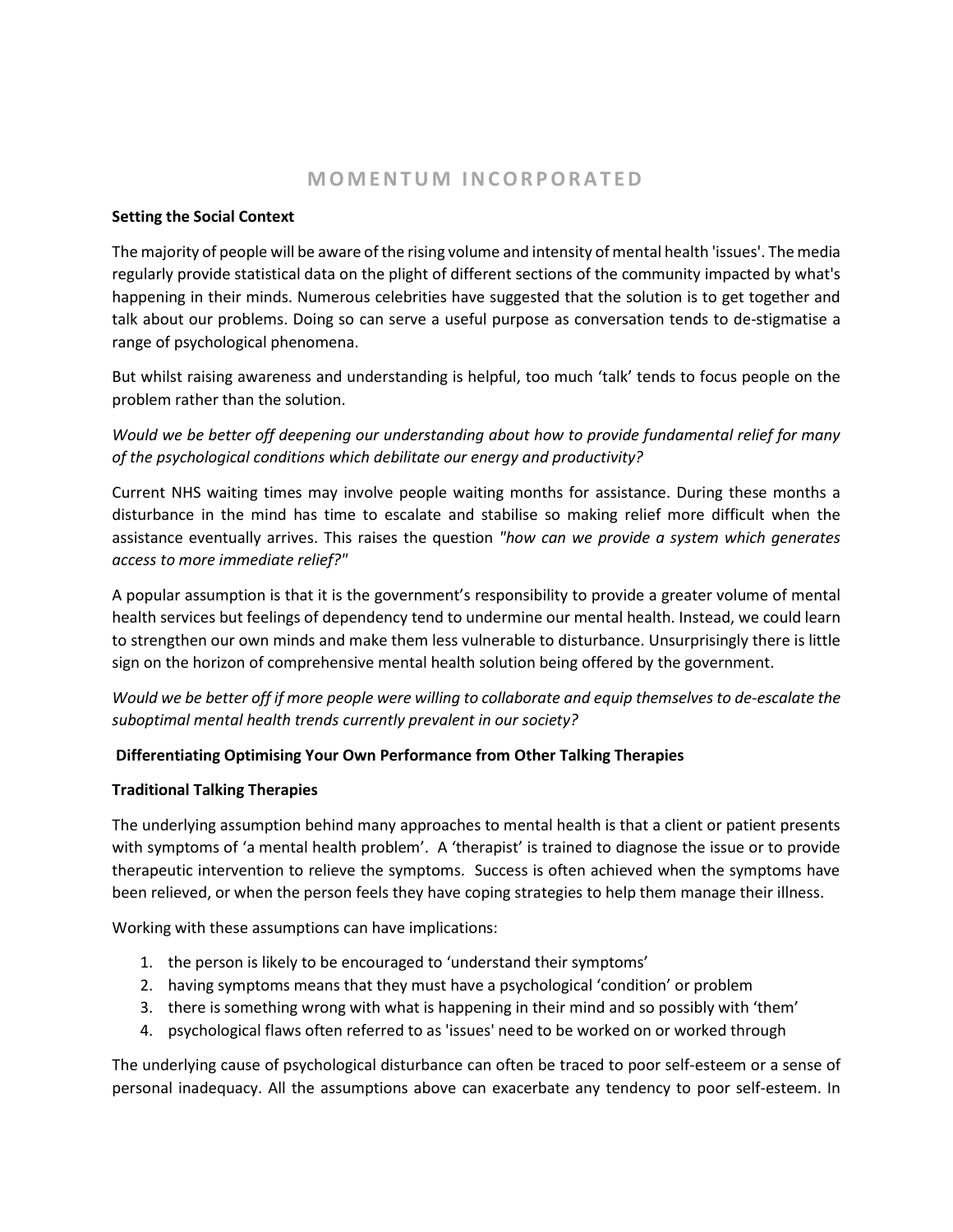many cases the patient or client is shown how to develop a greater sense of self-awareness but this in turn often causes them to become more aware of their problems so they become self-absorbed and often more inclined to focus on their problems.

### **Optimising Your Own Performance Coaching**

OYOP coaching has been developed by Ashley Bookman through 30+ years of practical experience of thousands of coaching conversations to facilitate tangible change in individual paradigms. The practice has developed a deep understanding of how paradigms function and has opened the door to liberating people from long-standing psychological conditions. Examples include:

- 1. A woman has cut herself over a 15-year period from the age of 15 to 30. Several attempts at a range of 'therapies' had failed to change her paradigm in such a way that she decides that cutting herself is no longer necessary. The combination of the Optimising Your Own Performance Programme and OYOP coaching meant that she felt able to stop the habit.
- 2. A man has experienced 15 years of chronic anxiety and reports that he considers he has had a good day if he does not think of suicide. His experience remains stable despite the use of several types of therapy. Several OYOP coaching sessions enable him to report that he doesn't feel anxious anymore.
- 3. A man who explains that despite the 'mind neutralising drugs' he spends much of his time thinking about whether it is best for him to cut himself or stab someone else. A few weeks later he reports that he can't really see why he got into such a state in the first place.

OYOP coaches are shown how the majority of psychological tension is caused by 'paradigm confusions', many of which are imported by the absorption of societal / educational myths, and peer group or parental comment. Entertaining these myths increases the probability that a person will develop poor self-esteem and thinking habits which predominantly serve to maintain their initial paradigms confusions.

OYOP coaching clarifies a more stable paradigm for each individual and enables them to discover thinking habits which will not only relieve them of distress but also set them on a path to increasing and more pervasive mental fitness.

In much the same way that insight and practice initiated by Joseph Pilates strengthens the body and develop greater physical flexibility, OYOP coaching strengthens the mind, increases psychological flexibility and provides a more stable and sustainable mental capability.

#### **Introducing a Different Style of Apprenticeship with Momentum**

A psychological apprenticeship with Momentum will appeal to those who are both altruistically minded and willing to put consistent focus into developing a 'best possible skill set' to maximise the contribution they can make to others. The Momentum Apprenticeship Scheme is underpinned by the following principles:

1. Training is given and supervised in exchange for tangible contributions in society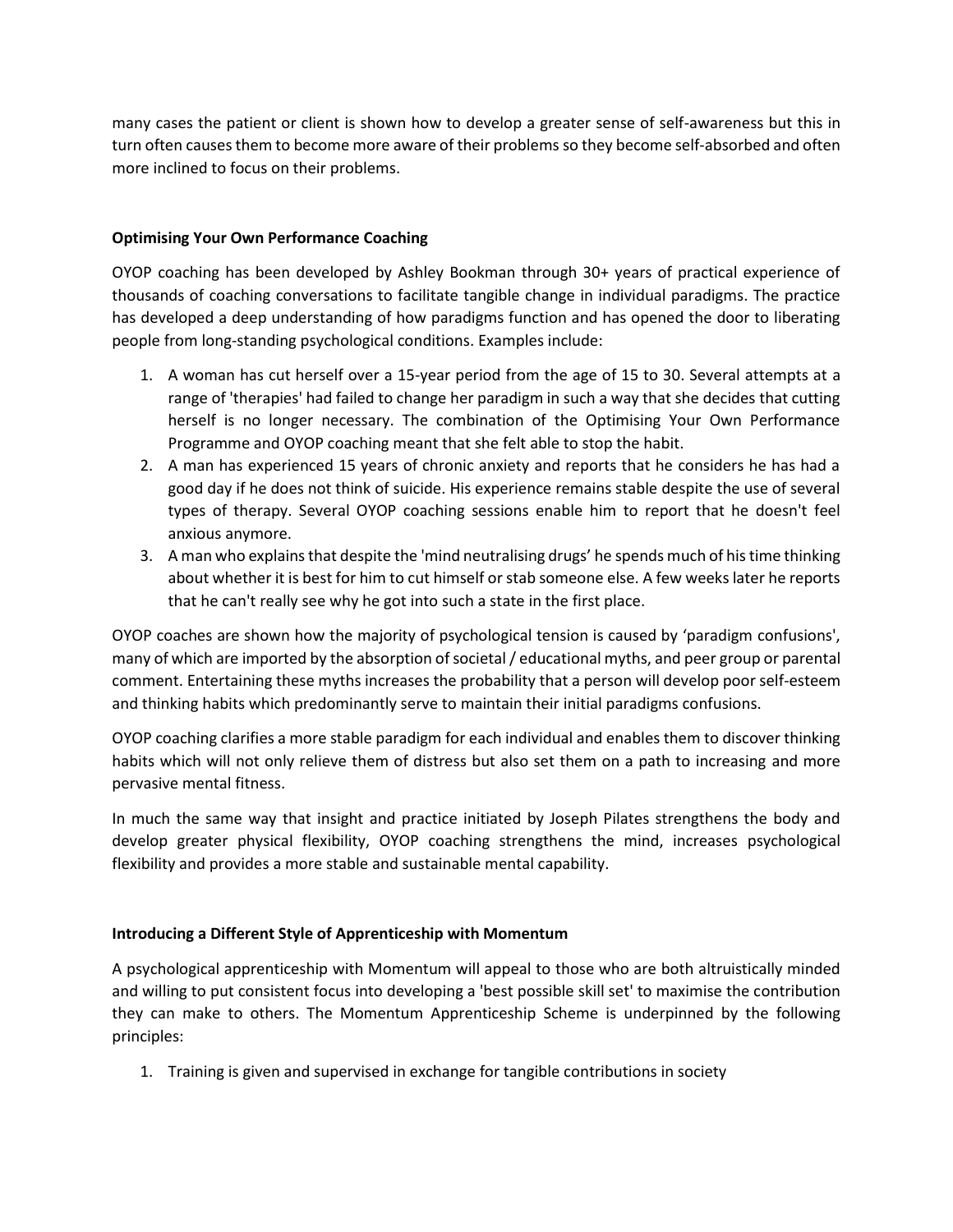- 2. the programme of development is offered on the understanding that all participants work and contribute responsibly to the efficiency of the programme and the benefit of other delegates
- 3. collaboration of all participants is required to establish the answer to the question "how can I contribute to this situation?"
- 4. ongoing supervision is supplied to ensure that participants reach a high standard of coaching skill

As with other Momentum programmes, once successfully completed, participants have ongoing access to pro bono coaching/problem-solving throughout the lifetime of the participant.

#### **Prerequisite experience required of Momentum Psychological Apprentices**

Typically apprentices will have attended the Optimising Your Own Performance Programme and have made further personal progress through several OYOP coaching sessions. These prerequisites will enable apprentices to have relatable experiences to use during their coaching sessions with others.

# **What's on Offer - The Structure of the Developmental Programme**

# **Developing the OYOP coaching skill set**

The OYOP coaching skill set is developed by progressively deepening a technical understanding of how paradigms are constructed and function. Coaches discover how to facilitate the liberation of paradigm constraints and providing more realistic perspectives which lead to greater self-esteem and a more grounded approach to life. They learn to predict which thinking habits can be adapted to bring about the greatest volume of personal progress for the coachee.

As their insight and capability deepens coaches will grasp the systemic nature of paradigms and be able to contribute to a more systemic and pervasive psychological change. Over time they will also contribute to a wider understanding of benefits to be gained from making a transition from the 'therapeutic paradigm' which implies people must resolve their issues to facilitating improved mental fitness.

#### **Establishing A Technical Knowledge Base**

A component of the 1<sup>st</sup> year of apprenticeship is the demonstration of a solid understanding of the various components of paradigm construction and the language skills to facilitate paradigm adjustment. In order to facilitate the absorption the technical information apprentices will be required to demonstrate 100% accuracy on an on-line self-directed learning system.

#### **Contact Time Throughout the Apprenticeship Programme**

The apprenticeship group will meet face-to-face quarterly and will attend online coaching and practice days monthly. As skills build apprentices will work in the following coaching environments:

**Year 1** - apprentices will work using their own content, the coaching of people imported to the programme for the development of all.

**Year 1 / 2** - apprentices will have small group of Optimising Your Own Performance programme attendees and will provide supervised coaching